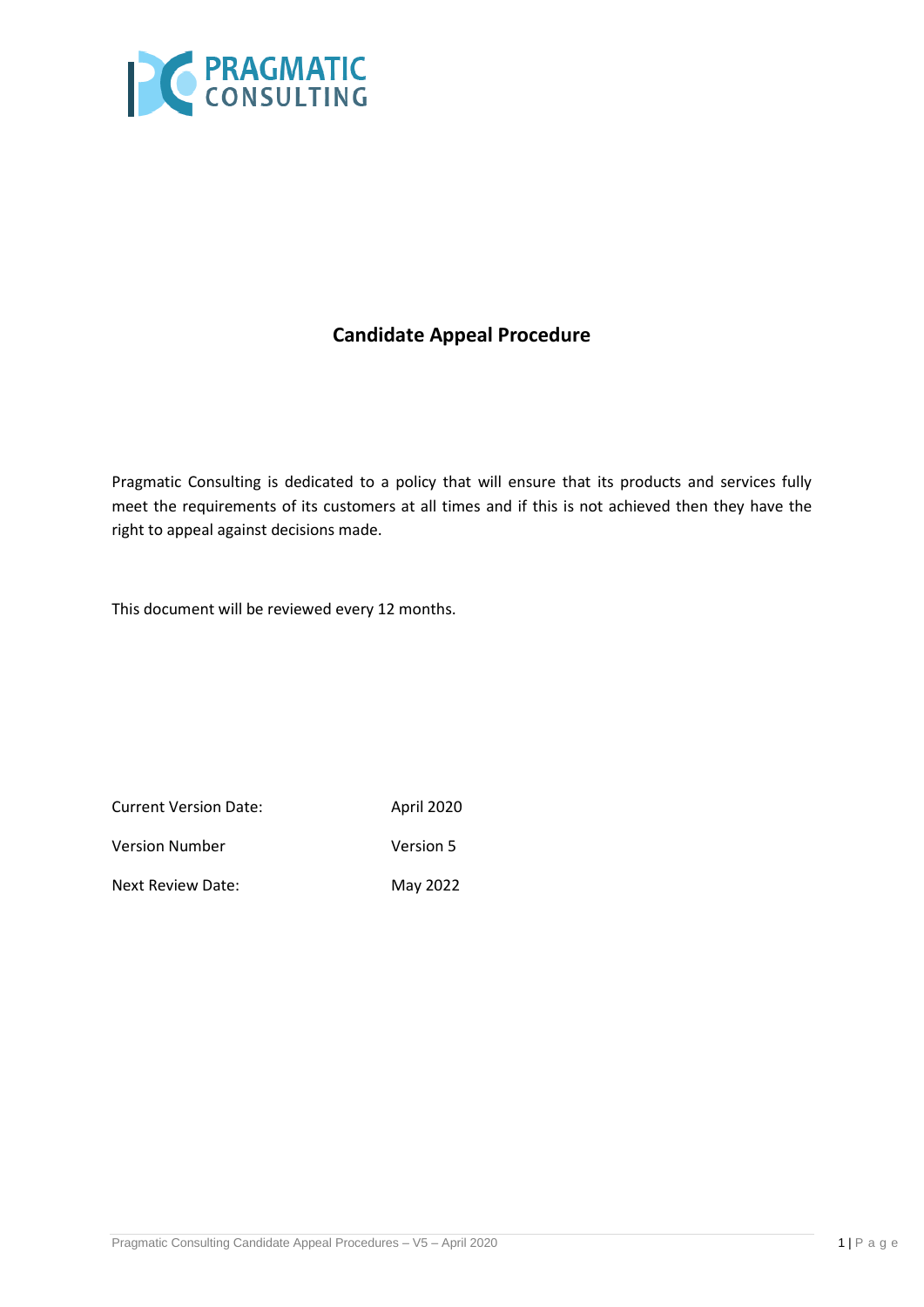

### **Aim**

This procedure describes how complaints and appeals are processed and how the associated responsibilities are allocated.

### *Policy Statement*

## *It is Pragmatic Consulting Ltd policy that complaints and appeals against assessment decisions will be treated both fairly and openly*

Pragmatic Consulting acknowledges the right of any Candidate who has applied for assessment to challenge the outcomes of their assessment if they consider that it has not been carried out correctly.

Candidates have 60 working days to challenge the outcome of their assessment from the date of the result notification being issued.

#### **Sources and Circumstances of Complaints or Appeals**

The possible sources and circumstances of complaints and appeals are as follows:

- 1. Assessors relating to verification/quality assurance or administrative issues.
- 2. Candidates relating to:
	- i. registrations/ quality assurance/ certification issues
	- ii. the conduct of the assessment
	- iii. Availability of adequate assessment opportunities in which to demonstrate competence, and to Equal Opportunities and Access issues.
	- iv performance and knowledge evidence when set against awarding body assessment criteria as specified within the qualification handbook/assessment schedule.
- 3. Centre administration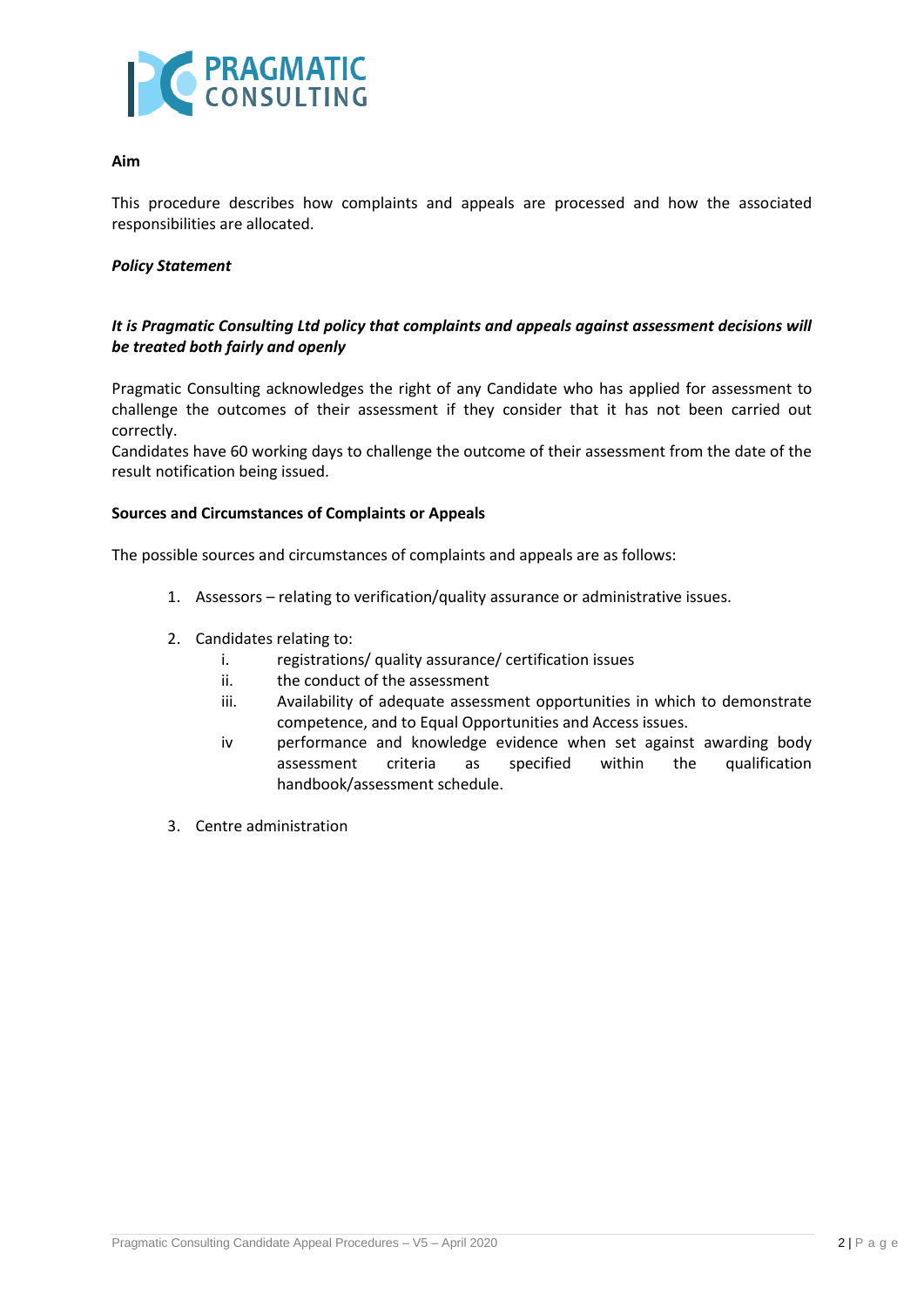

#### **Responsibilities**

Pragmatic Consulting will make all Candidates aware of their right to appeal against decisions made by Assessors or to raise a complaint about aspects of the performance of the Pragmatic Consulting Ltd.

Pragmatic Consulting will make the Complaints and Appeals Summary and Notification Form (Appendix A) available to all Candidates upon request along with any applicable fees payable.

Pragmatic Consulting will aim to resolve Complaints or Appeals 'in house' initially in accordance with this policy. This does not preclude Candidates from taking their dispute or appeal to the awarding body if they are dissatisfied with the 'in house' outcome. Pragmatic Consulting will forward these procedures if required.

Only written complaints and appeals will be processed in accordance with this procedure. The Candidate will be supplied with the Complaints and Appeals Notification Form and asked to return this to Pragmatic Consulting as soon as possible.

Upon receipt of the Notification Form, Pragmatic Consulting Ltd will send an acknowledgement letter by return of post.

The Administrator logs the initiation and progress of the dispute or appeal on the Complaints and Appeals Progress Log (Appendix B)

The Administrator if necessary, will (within 15 working days of receipt) appoint an appropriate Investigating Officer.

Pragmatic Consulting Ltd is responsible for payment of the Investigating Officer.

The Administrator will contact the Candidate with the result of investigations and where necessary is responsible for negotiating the resolution of Complaints and Appeals with the Candidate and for signing off the Complaints and Appeals Progress Log.

#### **Process**

Written complaints and appeals are always acknowledged to the Candidate without any prior judgement being made as to who may be in the wrong, and advised to the Assessor, or other interested parties as relevant by the Administrator.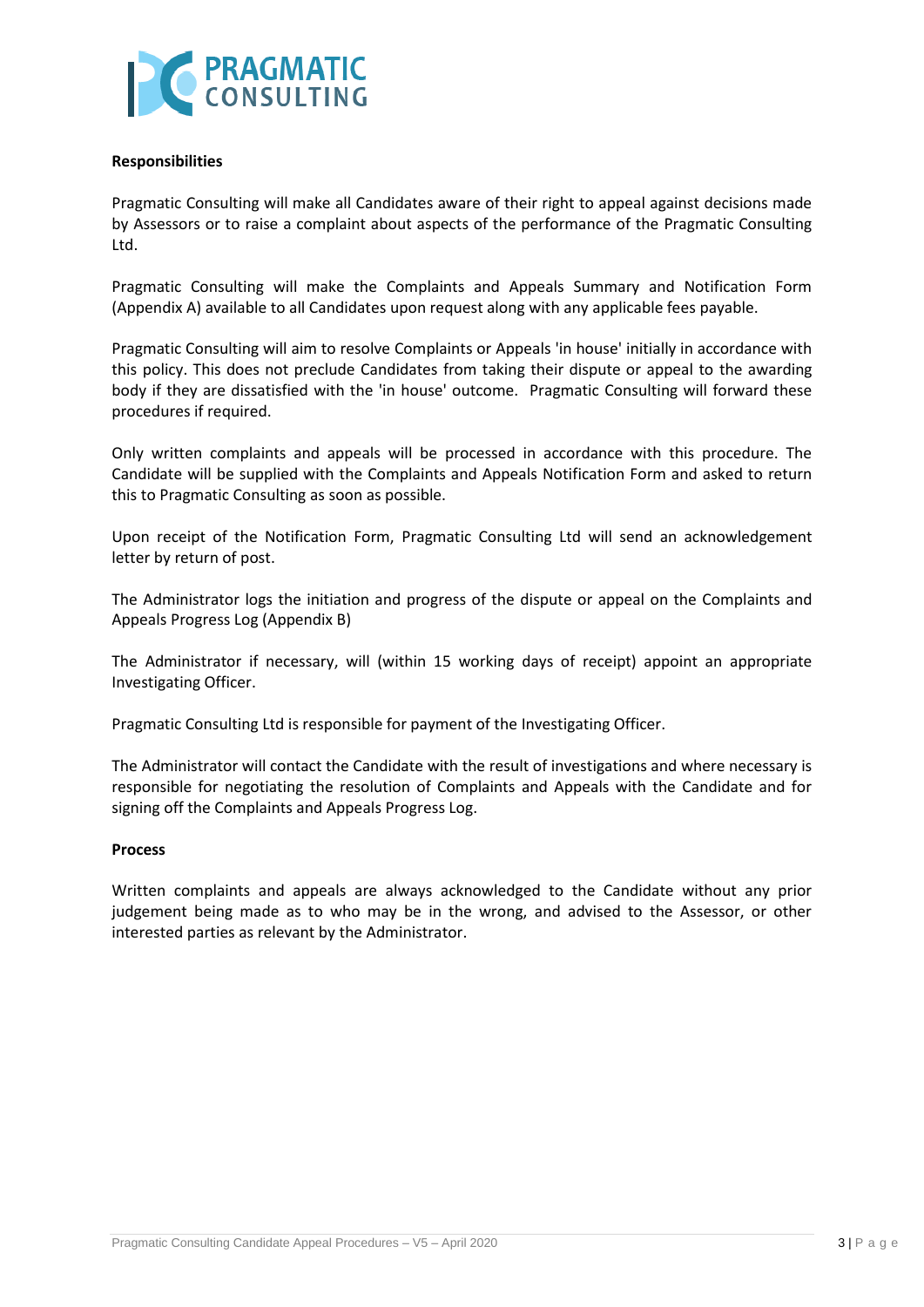

#### **Complaints**

Whilst we always try to ensure that the Administrator carries out their duties in a professional and responsible manner, there may be exceptional instances when Candidates are unhappy with the service they have received.

In this circumstance, a letter of complaint should be addressed to:

Training Manager Pragmatic Consulting Ltd Unit 78 Avenue Q Stoneleigh Park Kenilworth Warwickshire CV8 2LG

A letter of acknowledgement will be sent to the Candidate from the Training Manager within 5 working days of receipt of the Complaint.

The Training Manager will investigate the complaint and a response will be sent in writing to the Candidate within 30 working days of the original complaint being received.

#### **Appeals**

Having first consulted any other interested/involved parties, the Administrator will seek such further clarification from the Candidate as may be necessary to proceed.

The Assessor or other party against whom the complaint or appeal has been made is notified of the fact in writing with 5 working days of receipt of the Notification Form and requested to respond in writing with their views so that a judgement can be made within 14 working days.

If necessary, a suitable person may be appointed by the Administrator (within 15 working days of receipt of the complaint or appeal) to investigate the issue and if necessary to produce a detailed written report and return it to Pragmatic Consulting Limited within 15 working days of appointment (30 working days of receipt of the complaint or appeal).

The Investigating Officer is likely to be an alternative assessor or trainer or other suitably qualified professional in the relevant industry for which the complaint and appeal relates.

The outcome of any action to be taken is advised to the Assessor and any other involved party and agreed before further contact is made with the Candidate.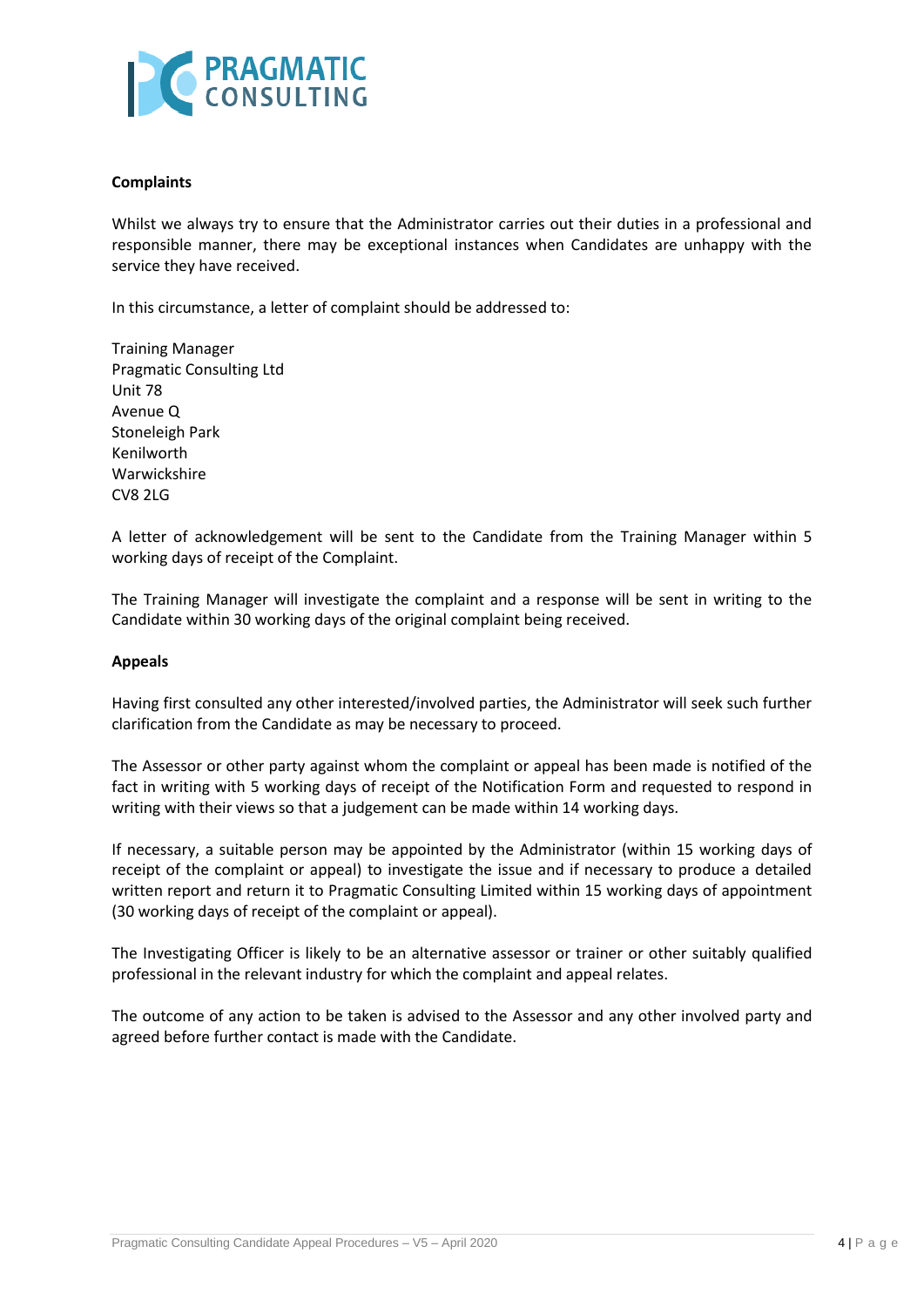

This part of the process will lead to one of two results:

- They will either agree with the original decision (if they do, they will explain why)
- Or decide that the correct procedures or assessment criteria have not been followed and reassessment will be required

Once the report has been received by the Administrator the decision of Pragmatic Consulting Ltd will be formulated and will be sent in writing to the Candidate within 55 working days of the original complaint or appeal being received at the Centre.

All Candidates, if not satisfied with the decision of the Pragmatic Consulting Ltd, have the right of appeal to the awarding body and will be provided with the relevant complaints and appeals procedure on request.

#### **Periodic Review of Complaints and Appeals**

The aim is to enable Pragmatic Consulting Ltd to identify the root causes of avoidable/persistent areas of dispute or causes of appeal. This will allow the Centre to plan measures to reduce or eliminate these problems in the future and to save costs arising from complaints and appeals.

All disputes and appeals received during one year to date will be reviewed at the Board Meeting.

A record will be kept of the review and findings and of any actions that can be taken to improve systems of operation or customer relations in the minutes of the board meeting and implemented by the Administrator on request of the board.

#### **Retention of Records**

All relevant records are retained in the Complaints and Appeals File for not less than five years from the date the dispute was received.

#### **Cost of Complaints and Appeals**

There may be a charge for processing complaints and appeals by Candidate's, this cost will be advised by the Administrator, if applicable, when sending the Candidate, the Notification Form to be completed.

 $\sqrt{1010}$ 

Signed: Policy Date: May 2021 Next Review Date: May 2022

Position: Joeann Niblett, Managing Director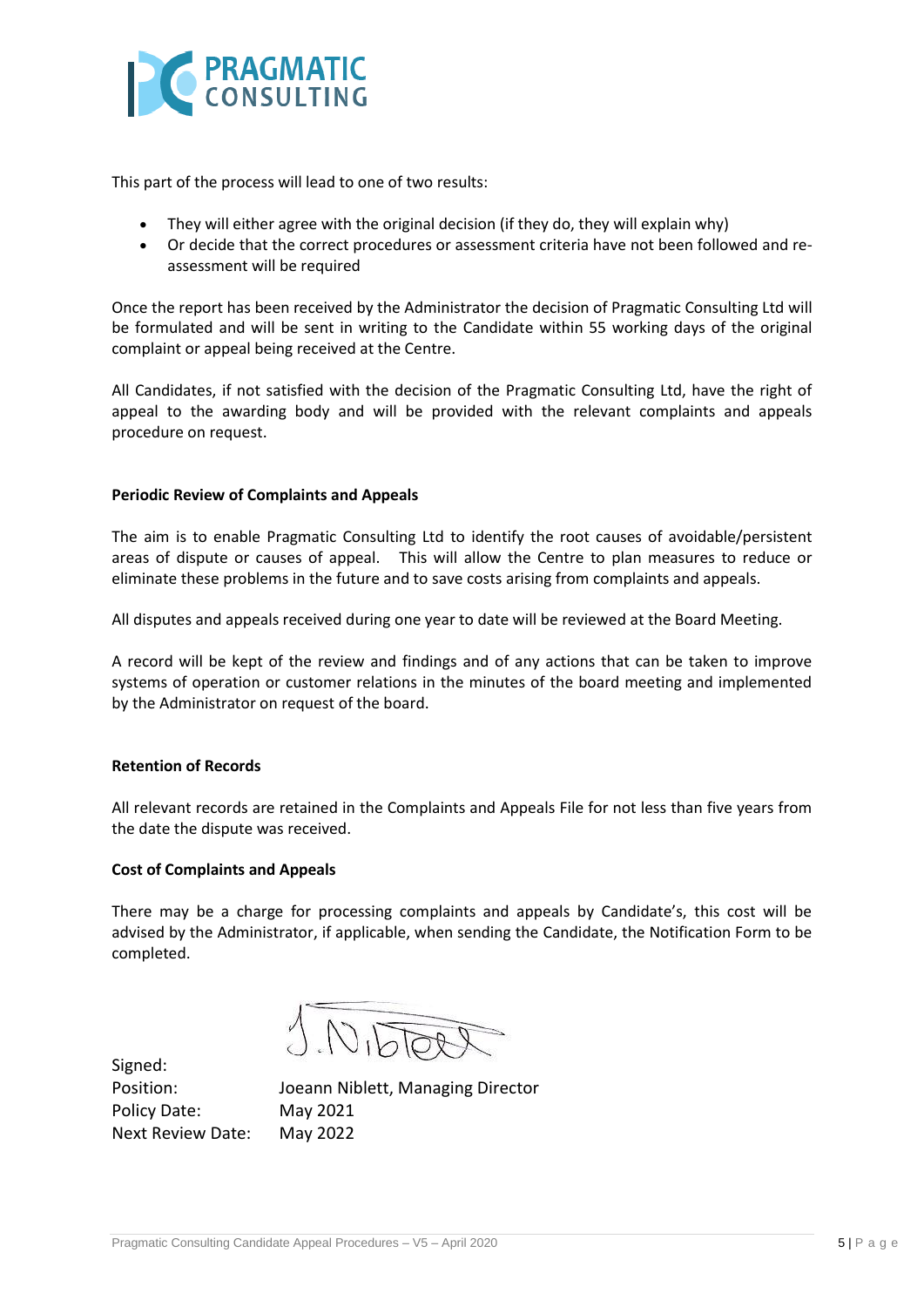

**Appendix A**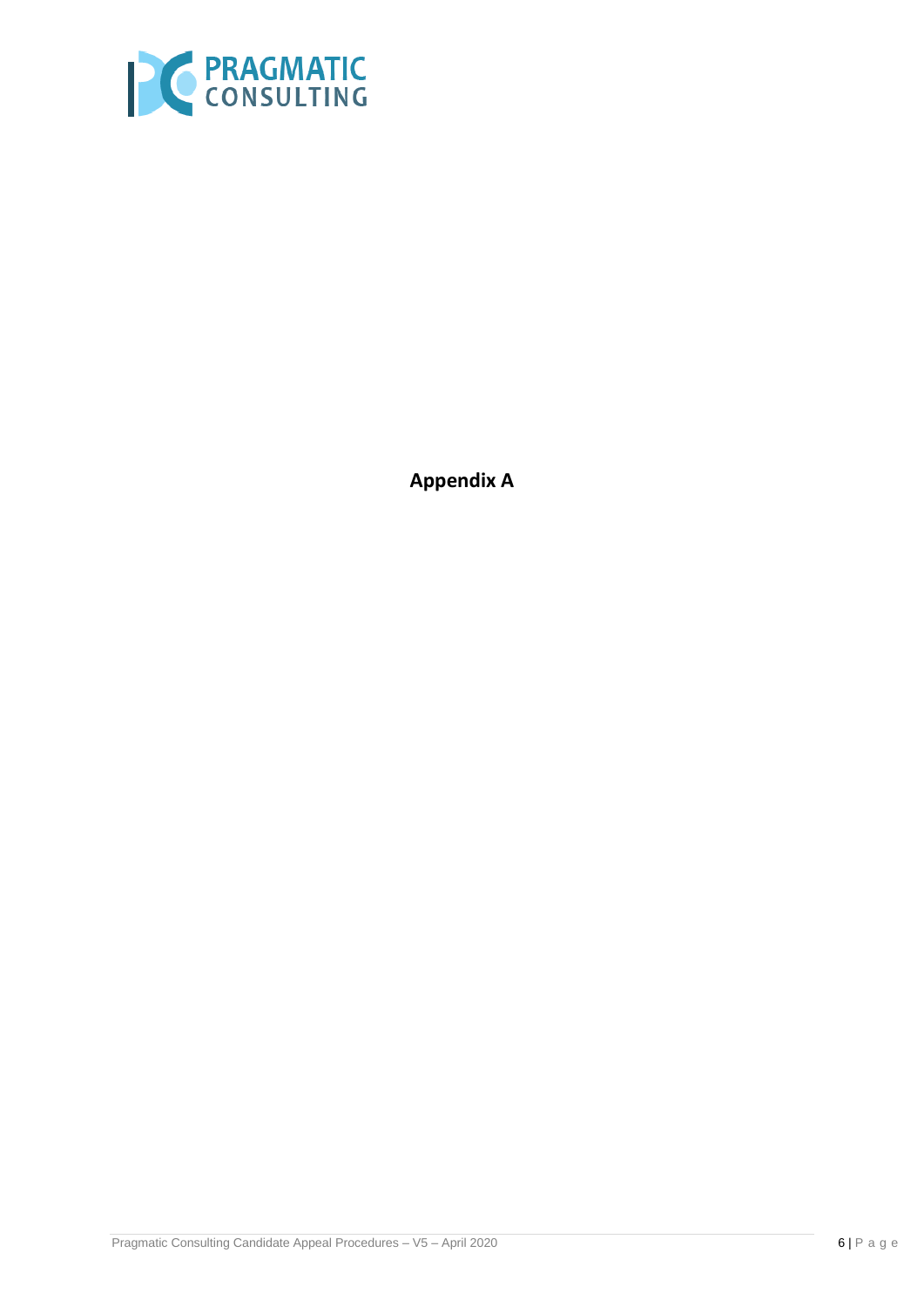

# *Complaints and Appeals Notification Form*

| Surname:                                                            | <b>Address:</b>             |  |
|---------------------------------------------------------------------|-----------------------------|--|
|                                                                     |                             |  |
| <b>First Names:</b>                                                 |                             |  |
|                                                                     |                             |  |
|                                                                     |                             |  |
| <b>Birth date:</b>                                                  |                             |  |
|                                                                     |                             |  |
| Phone:                                                              | Postcode:                   |  |
| <b>Title of Assessment:</b>                                         |                             |  |
| Date of Assessment:                                                 | Assessor:                   |  |
|                                                                     |                             |  |
| <b>Venue of Assessment:</b>                                         | Assessor number (if known): |  |
|                                                                     |                             |  |
| Nature of Complaint or Appeal (Please be as specific as possible) : |                             |  |
|                                                                     |                             |  |
|                                                                     |                             |  |
|                                                                     |                             |  |
|                                                                     |                             |  |
|                                                                     |                             |  |
|                                                                     |                             |  |
|                                                                     |                             |  |
|                                                                     |                             |  |
|                                                                     |                             |  |
|                                                                     |                             |  |
|                                                                     |                             |  |
|                                                                     |                             |  |
|                                                                     |                             |  |
|                                                                     |                             |  |
|                                                                     |                             |  |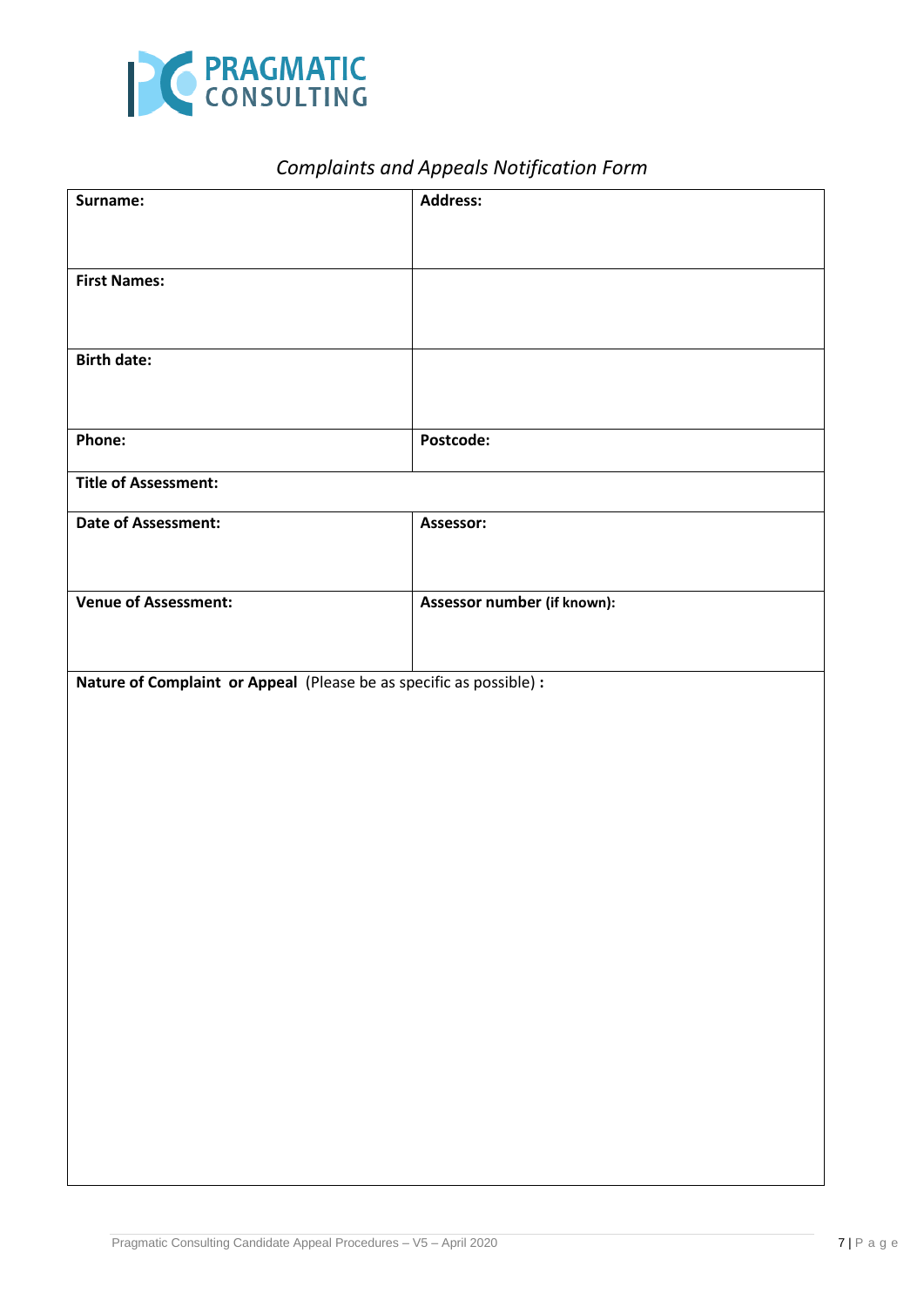

| For Office Use Only                 |  |  |
|-------------------------------------|--|--|
| Date Received In Pragmatic Office   |  |  |
| Date of Acknowledgement Letter Sent |  |  |
| <b>Administrator Name</b>           |  |  |
| Administrator Signature             |  |  |
|                                     |  |  |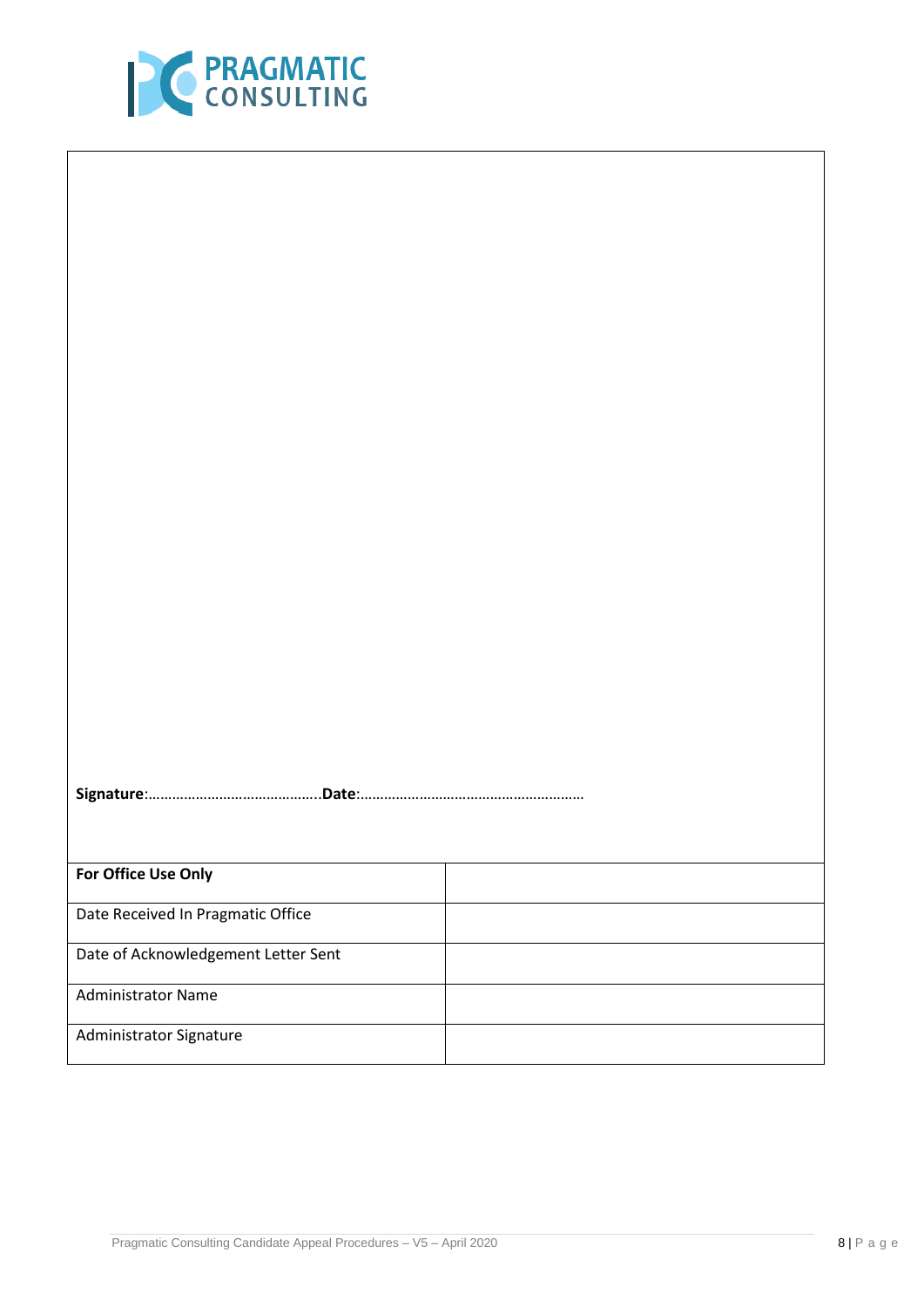

**Appendix B**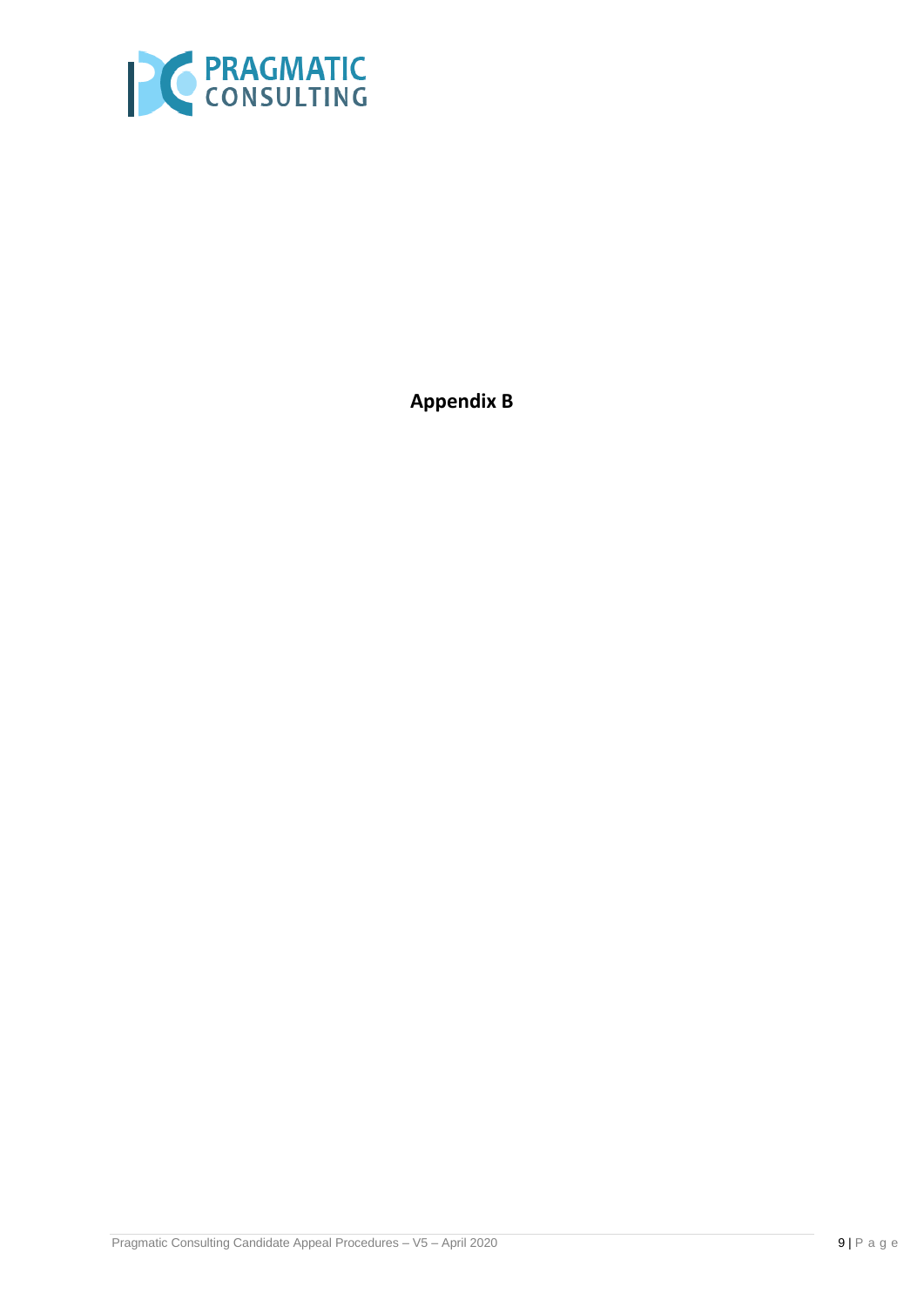

# *Complaints and Appeals Progress Log*

| Name of Candidate               |                       |
|---------------------------------|-----------------------|
|                                 |                       |
|                                 |                       |
|                                 |                       |
| Date of Birth                   |                       |
|                                 |                       |
|                                 |                       |
| Candidate Number                |                       |
|                                 |                       |
|                                 |                       |
|                                 |                       |
| <b>Incident Date</b>            |                       |
|                                 |                       |
|                                 |                       |
|                                 |                       |
| Assessor                        |                       |
|                                 |                       |
|                                 |                       |
|                                 |                       |
| Venue of Assessment             |                       |
|                                 |                       |
|                                 |                       |
|                                 |                       |
| Notification Form Received Date |                       |
|                                 |                       |
|                                 |                       |
|                                 |                       |
| Date                            | Progress and Activity |
|                                 |                       |
|                                 |                       |
|                                 |                       |
|                                 |                       |
|                                 |                       |
|                                 |                       |
|                                 |                       |
|                                 |                       |
|                                 |                       |
|                                 |                       |
|                                 |                       |
|                                 |                       |
|                                 |                       |
|                                 |                       |
|                                 |                       |
|                                 |                       |
|                                 |                       |